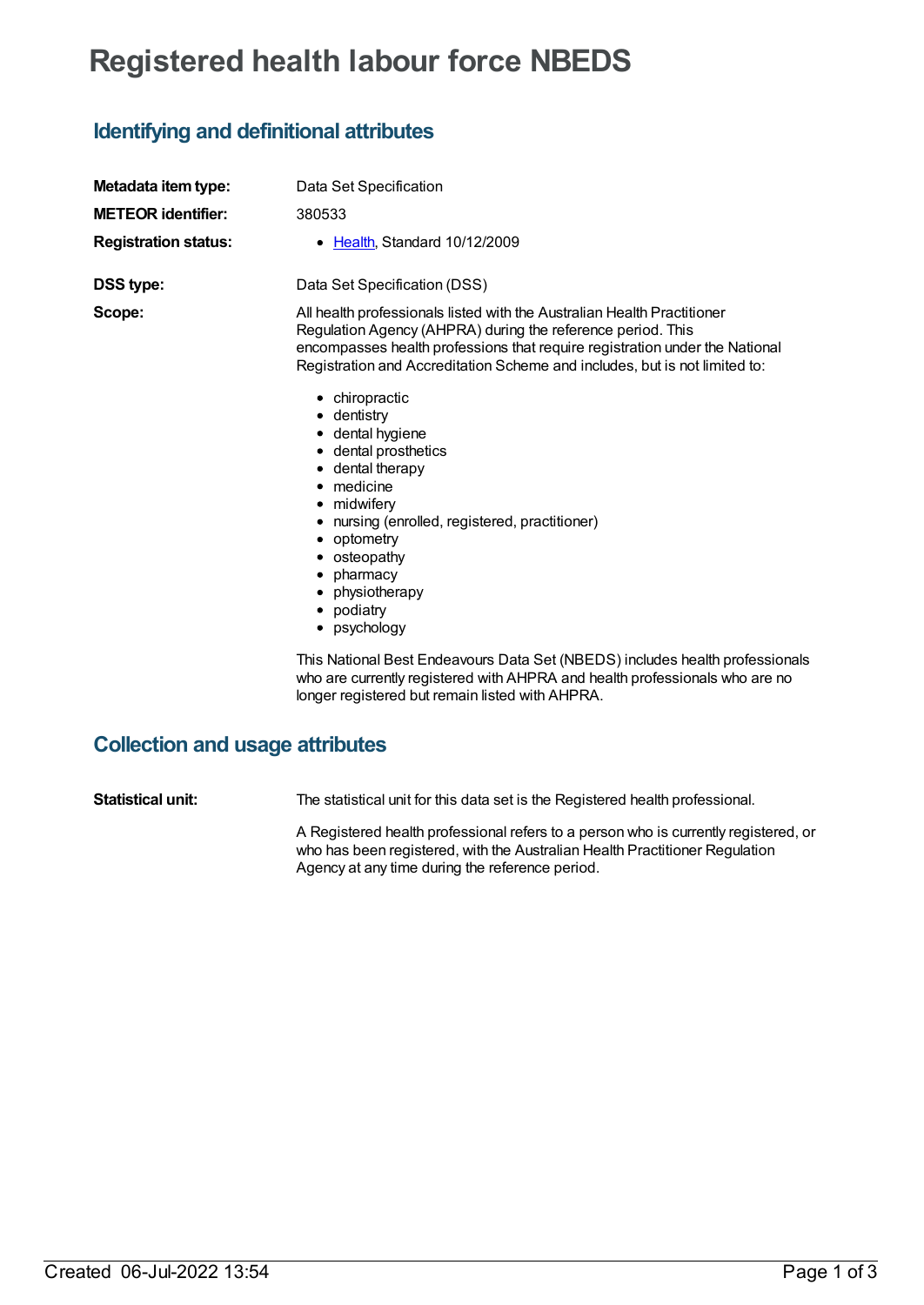**Guide for use:** This NBEDS comprises a set of NBEDS for health professions covered by the Australian Health Practitioner Regulation Agency. It includes: • Registered chiropractic labour force NBEDS Registered dental and allied dental labour force NBEDS • Registered medical labour force NBEDS • Registered midwifery labour force NBEDS • Registered nursing labour force NBEDS • Registered optometry labour force NBEDS • Registered osteopathy labour force NBEDS • Registered pharmacy labour force NBEDS • Registered physiotherapy labour force NBEDS Registered podiatry labour force NBEDS • Registered psychology labour force NBEDS Note that a health professional may be qualified and registered in more than one profession. The Registered health labour force NBEDS provides comprehensive data on Australia's registered health labour force. It assists governments, educators, health care providers and the community to understand the current health labour force and with workforce planning. **Collection methods:** *National reporting arrangements* Registered health professionals provide data to the Australian Health Practitioner Regulation Agency as part of their initial registration and registration renewal processes. The data includes information required for registration purposes and additional workforce data. The Australian Health Practitioner Regulation Agency provides an extract of these data to the Australian Institute of Health and Welfare (AIHW) for the purposes of national collation and reporting. The data in this NBEDS primarily comprises workforce data. *Periods for which data are collected and collated* Data are collated annually for each profession. The period is determined by the national registration renewal period for health professionals and may differ between health professions. **Source and reference attributes Submitting organisation:** Australian Institute of Health and Welfare **Relational attributes Related metadata references:** Supersedes Health labour force [NMDS](https://meteor.aihw.gov.au/content/273041) • [Health](https://meteor.aihw.gov.au/RegistrationAuthority/12), Superseded 10/12/2009

### **Metadata items in this Data Set Specification** Show more detail